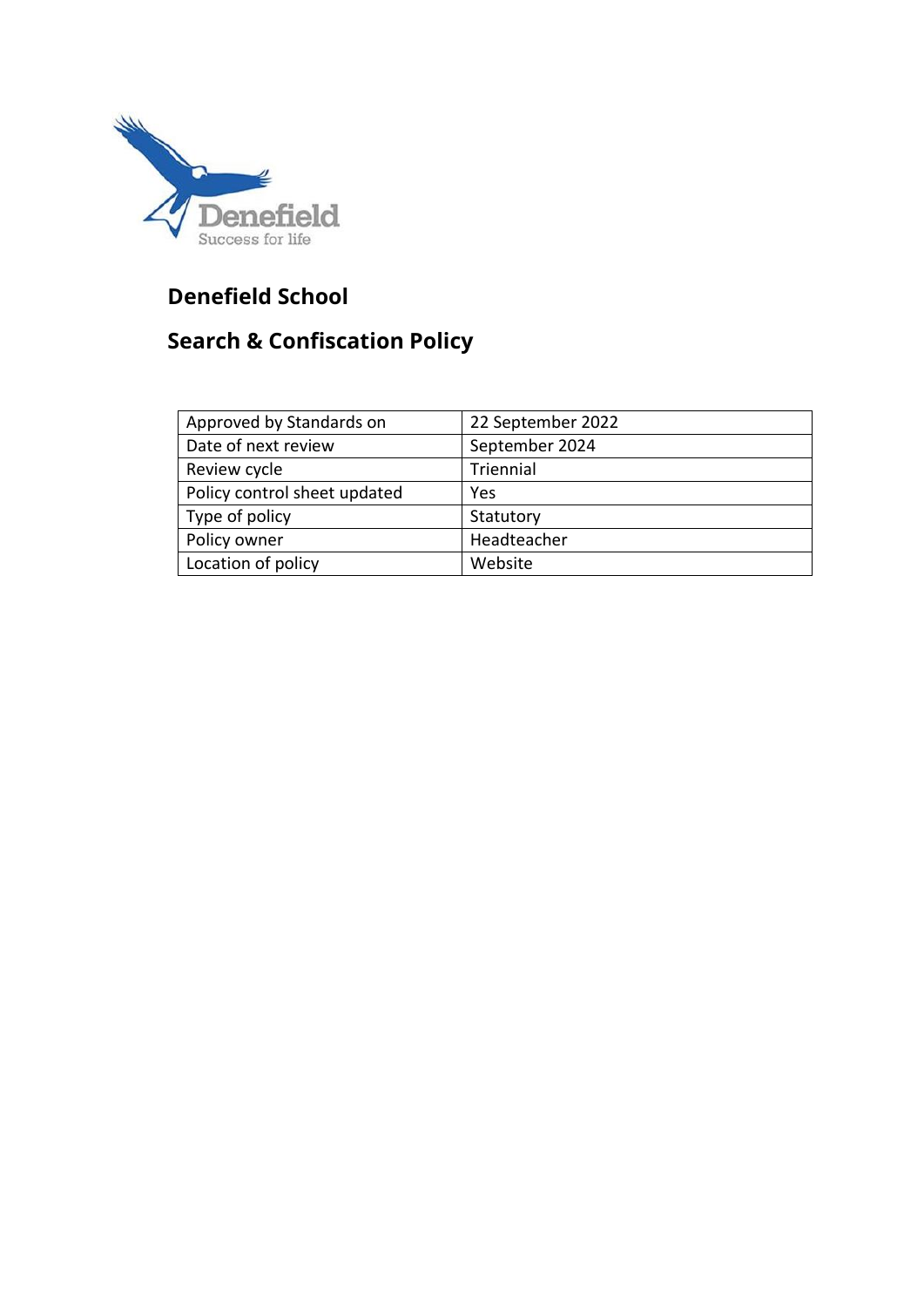

# **Search and confiscation policy**

### **Status: Statutory**

### **1. Purpose**

This policy outlines guidance for authorised staff on searching students and the retention and disposal of items that have been confiscated in accordance with Department for Education guidance, the school's behaviour and discipline policy and the anti-bullying policy.

This policy applies whenever students are in the care of the school, including on school trips or in training settings. All schools have a general power to impose reasonable and proportionate disciplinary measures (Education and Inspections Act 2006). Authorised members of staff have the power to confiscate, retain or dispose of a student's property as a disciplinary penalty where it is reasonable to do so.

This policy can be made available in large print or other accessible format if required.

# **2. Aims**

The central aim of this policy is to support staff in undertaking their duty to promote and maintain an orderly environment and to enable the School to carry out its duties to safeguard and promote the welfare of children by ensuring that dangerous, illegal or disruptive items are removed from students and disposed of safely and lawfully. This policy also aims to clarify the circumstances in which searches will take place, what will happen to items confiscated by staff.

#### **3. Who/what was consulted:**

Senior Leadership Team, Department for Education: Searching, screening and [confiscation \(publishing.service.gov.uk\)](https://assets.publishing.service.gov.uk/government/uploads/system/uploads/attachment_data/file/674416/Searching_screening_and_confiscation.pdf) January 2018.

#### **4. Prohibited items**

The following items are universally prohibited from all schools:

- knives or weapons
- alcohol
- illegal drugs
- stolen items
- tobacco and cigarette papers
- fireworks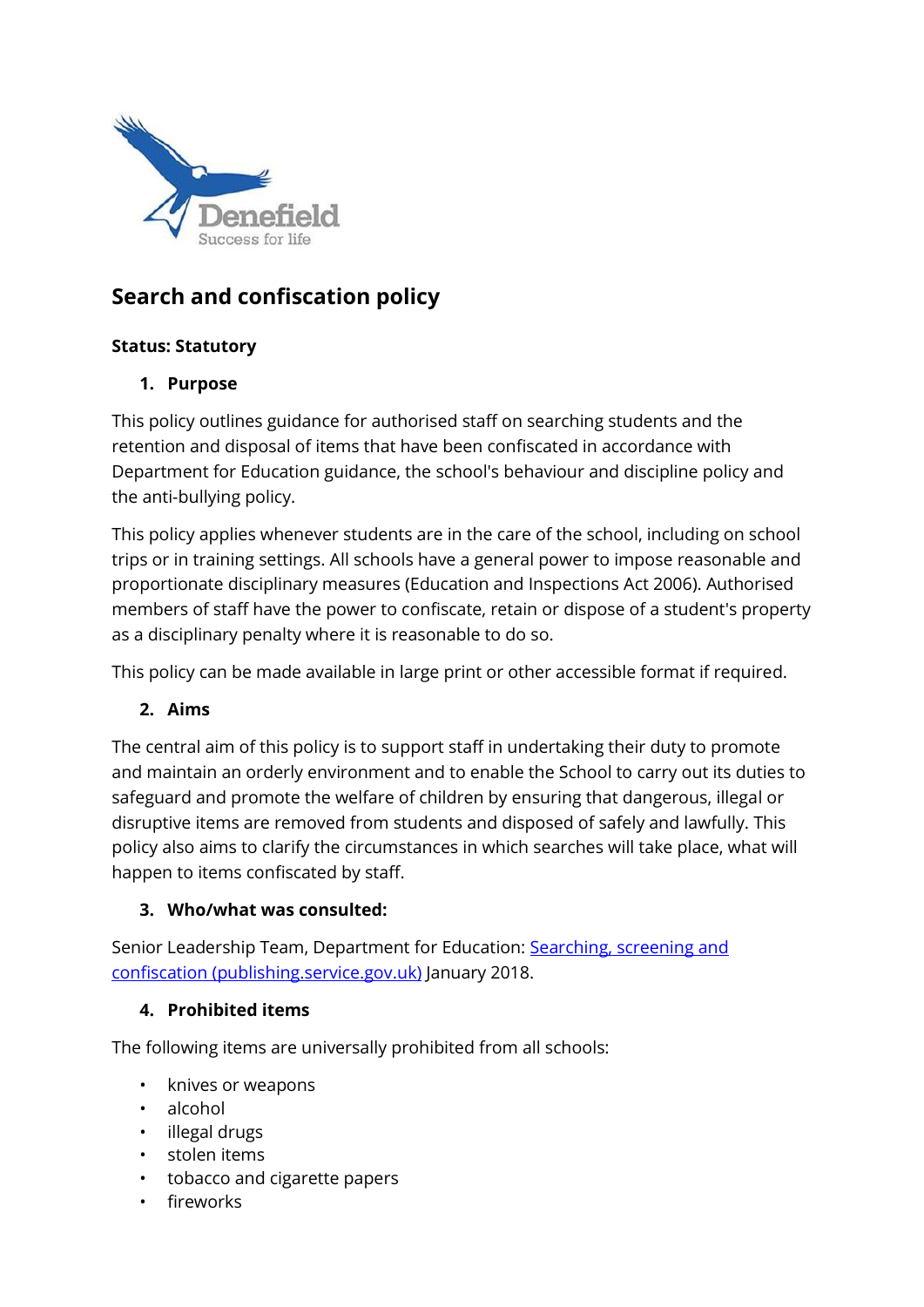- pornographic images
- any article that the member of staff reasonably suspects has been, or is likely to be, used:
	- o to commit an offence, or
	- o to cause personal injury to, or damage to the property of, any person (including the student).

In addition, students at Denefield may be searched if it is suspected that they are in possession of the following:

- training knives or other visually threatening implements, as detailed by the Drugs and Substances policy
- cigarettes, cigars, e-cigarettes or smoking paraphernalia
- laser pens
- fake ID
- items that may cause harm or disruption
- a mobile phone or other electronic device that is suspected to have been used in contravention of school rules or to cause harm to any person (including the student).

This list is not exhaustive, but indicates the type of item students may not have in their possession at school.

Students must not have such items in their possession on school premises or at any time when they are under the supervision of school staff (for example on a school trip).

#### **5. Searching students with consent**

The school is not required to have formal written consent from the student for a search with consent – it is enough for the member of staff to ask the student to turn out their pockets or to look in the student's bags and for the student to agree.

Any search of a student or their possessions will be carried out in the presence of the student and another member of staff. Where a student is searched, the searcher and if at all possible the second member of staff present will be the same gender as the student.

In exceptional circumstances and where it is believed that serious harm may be caused if the search is not carried out immediately and it is not practicable to summon another member of staff, a member of staff may carry out a search of a student of the opposite sex and / or in the absence of a witness. In these cases, the member of staff carrying out the search will inform another member of staff and record the event as soon as practicably possible.

If a member of staff suspects a student has a banned item in their possession and the student refuses to agree to turn out their pockets or have their bags searched, an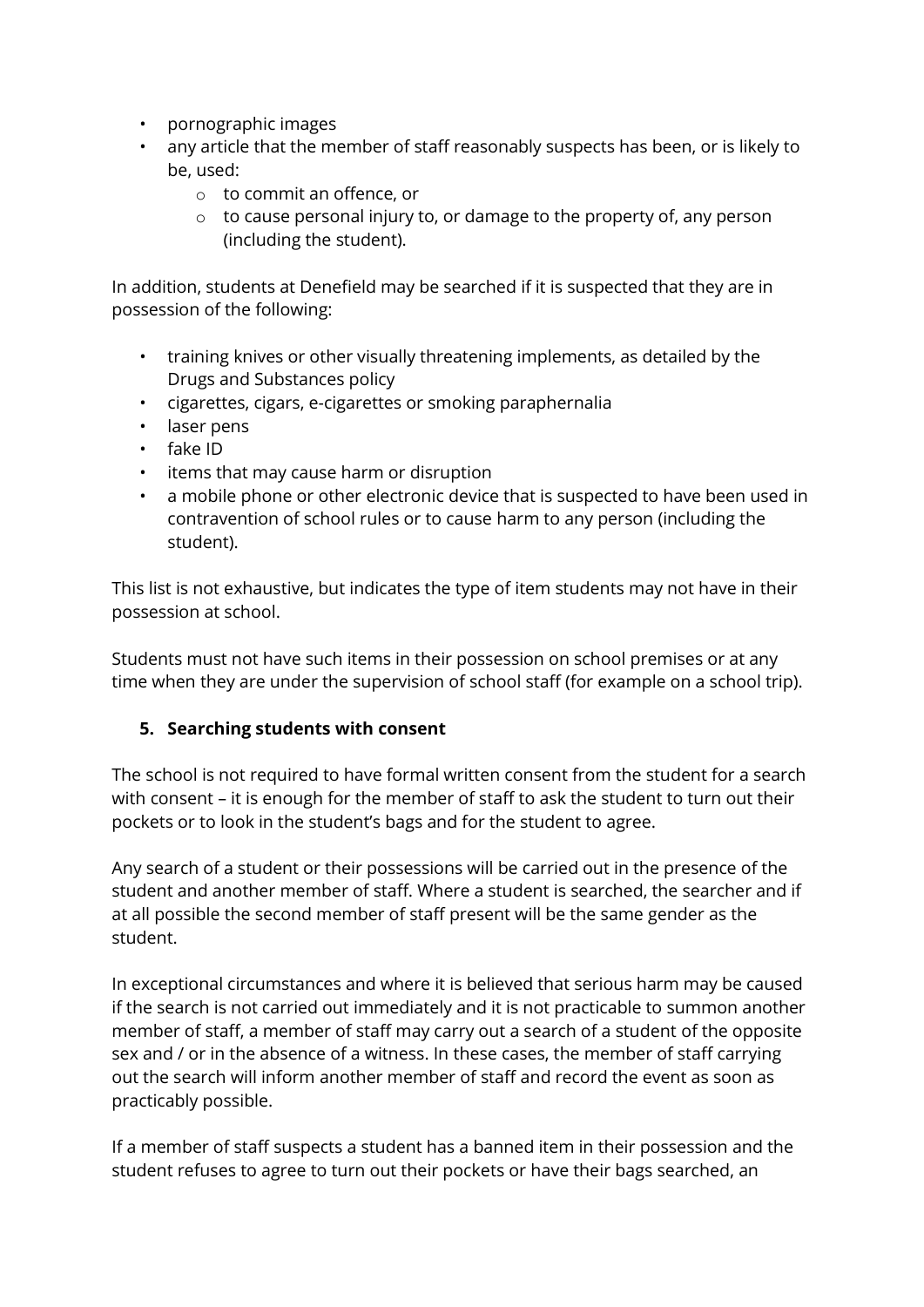appropriate consequence may by applied in accordance with Denefield's behaviour and discipline policy.

# **6. Searching students without consent**

The law states the following items may be searched for without the consent of the student:

- Knives or weapons, alcohol, illegal drugs and stolen items; and
- Tobacco and cigarette papers, fireworks and pornographic images; and
- Any article that the member of staff reasonably suspects has been, or is likely to be, used to commit an offence, or to cause personal injury, or damage to property; and
- Any item banned by the school rules which has been identified in the rules as an item which may be searched for.

The headteacher and any member of staff authorised by the headteacher may search a student without their consent. The headteacher has authorised all teaching staff to carry out searches and retain or dispose of items in accordance with this policy, however unless there is an immediate need to search for an item, searches will only be carried out by a member of the senior leadership team, a head of house, a deputy head of house or a student manager.

When students travel to residential trips either in the UK or overseas, they will be required as a condition of participating in the trip to confirm their consent in writing to any search that may be considered necessary by an authorised member of staff during the period in which students are on the trip.

If it is believed that a student has a prohibited item, it may be appropriate for a member of staff to carry out a search. The person conducting the search may not require the student to remove any clothing other than outer clothing.

- 'Outer clothing' means clothing that is not worn next to the skin or immediately over a garment that is being worn as underwear but 'outer clothing' includes hats; shoes; boots; gloves and scarves.
- 'Possessions' means any goods over which the student has or appears to have control – this includes desks, lockers, bags and pencil cases.

The member of staff must decide in each particular case what constitutes reasonable grounds for suspicion. For example, they may have heard other students talking about the item or they might notice a student behaving in a way that causes them to suspect that the student is concealing a prohibited item.

Searches will be conducted in such a manner as to minimise embarrassment or distress. Any search of a student or their possessions will be carried out in the presence of the student and another member of staff. Where a student is searched, the searcher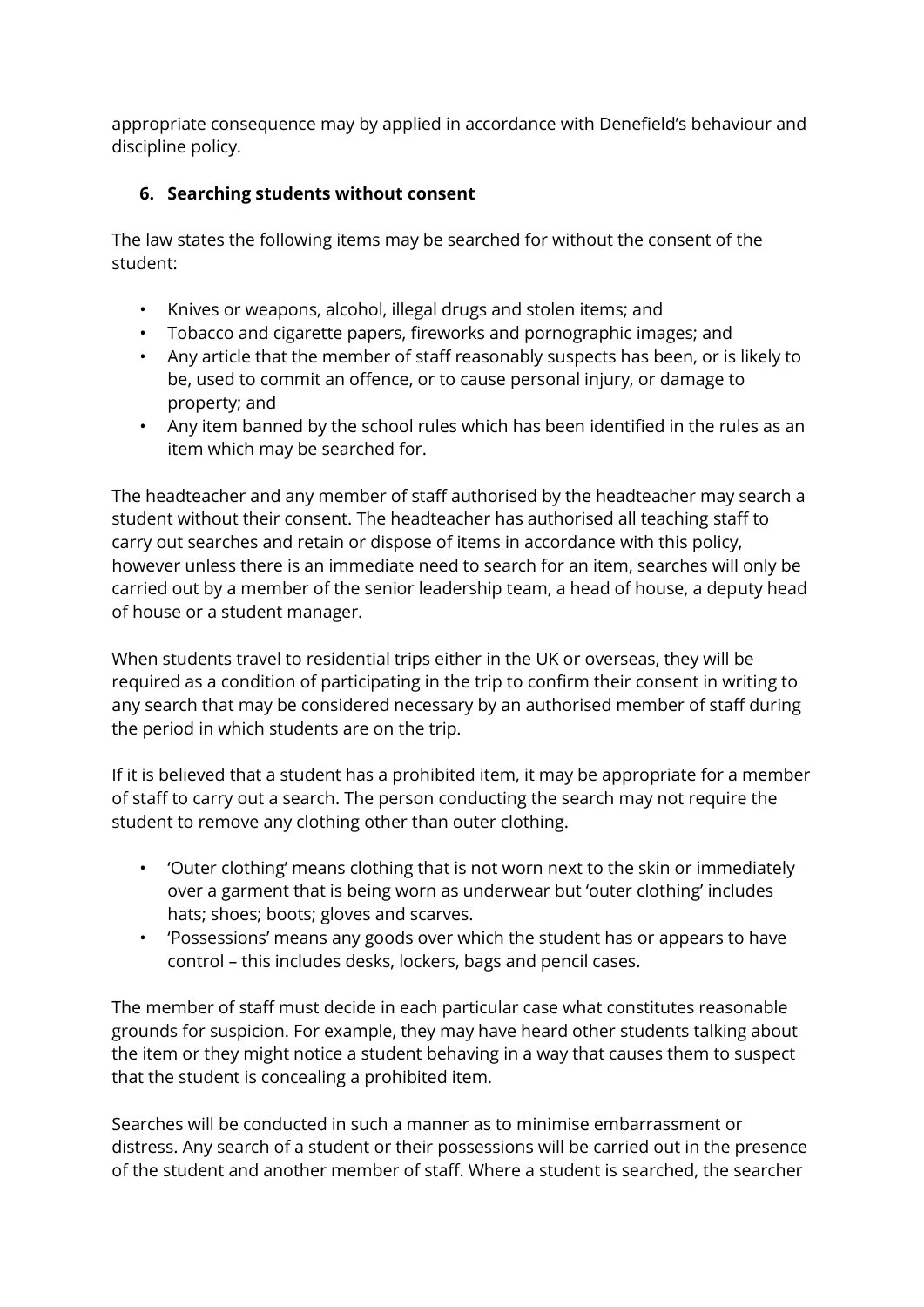and if at all possible the second member of staff present will be the same gender as the student.

In exceptional circumstances and where it is believed that serious harm may be caused if the search is not carried out immediately and it is not practicable to summon another member of staff, a member of staff may carry out a search of a student of the opposite sex and / or in the absence of a witness. In these cases, the member of staff carrying out the search will inform the headteacher and record the event as soon as practicably possible.

Where the headteacher, or staff authorised by the headteacher, find anything which they have reasonable grounds for suspecting is a prohibited item, they may seize, retain and dispose of that item in accordance with this policy.

School staff may search regardless of whether the student is found after the search to have that item. This includes circumstances where staff suspect a student of having items such as illegal drugs or stolen property which are later found not to be illegal or stolen.

Members of staff can use such force as is reasonable given the circumstances when conducting a search for knives or weapons, alcohol, illegal drugs, stolen items, tobacco and cigarette papers, fireworks, pornographic images or articles that have been or could be used to commit an offence or cause harm. Such force cannot be used to search for items banned under the school rules. Further information is provided in the Use of Reasonable Force policy.

#### **7. Confiscating items**

# **7.1 Confiscated items following a search with consent**

Staff may confiscate, retain or dispose of a student's property as a disciplinary penalty, where reasonable to do so, as circumscribed by Section 91 of the Education and Inspections Act 2006, where it is reasonable to do so.

In addition to the items listed under section 4, prohibited items, items that may be confiscated by school staff include items of clothing, jewellery or technology (e.g. mobile phones) that are in contravention of school rules and uniform policy.

The member of staff can use their discretion to confiscate, retain and/or destroy any item found as a result of a 'with consent' search so long as it is reasonable in the circumstances. Where any article is reasonably suspected to be an offensive weapon, it must be passed to the police. The member of staff must report to a member of the senior leadership team before taking any action.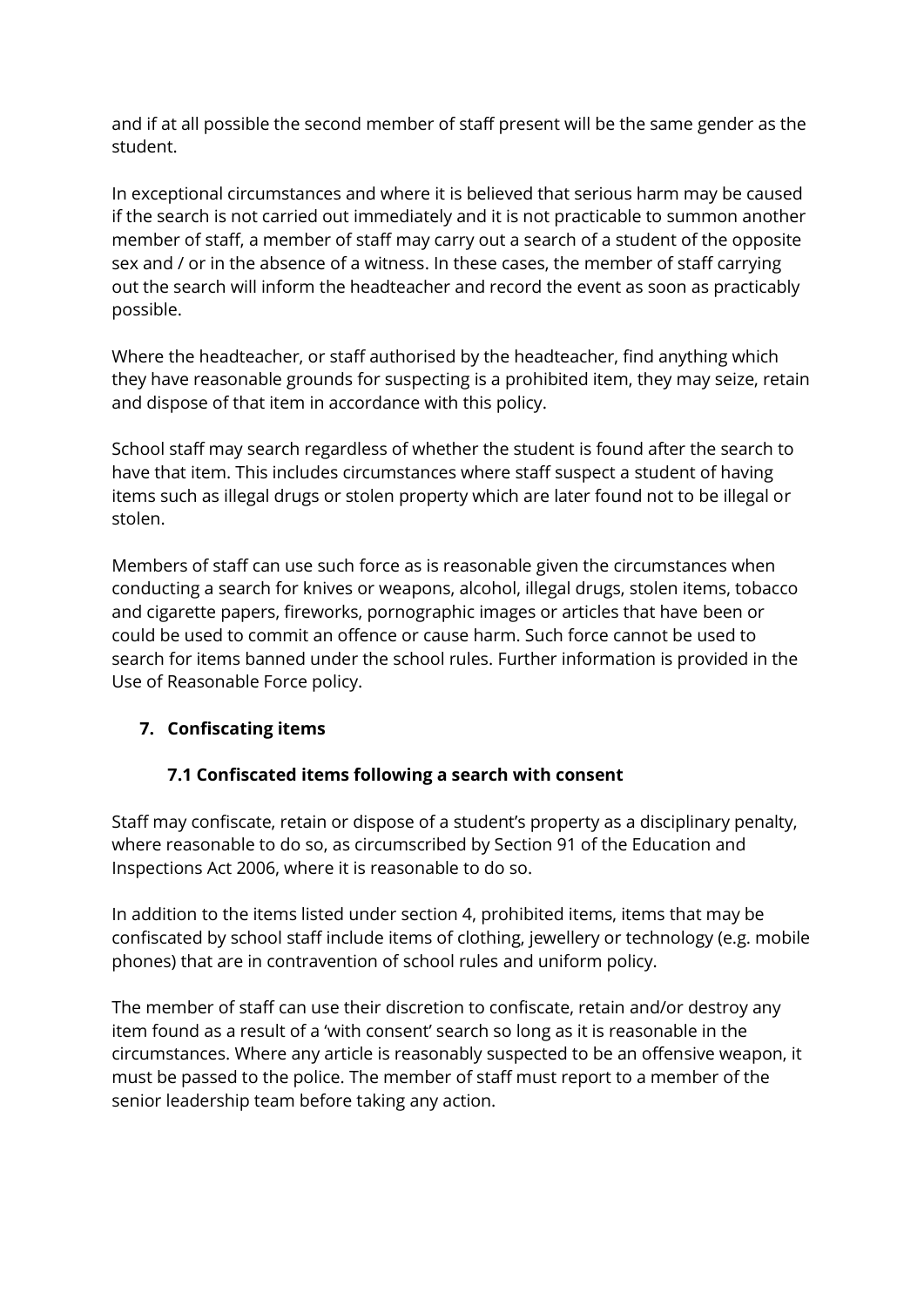### **7.2 Confiscated items following a search without consent**

The law says that

- A person carrying out a search can seize anything they have reasonable grounds for suspecting is a prohibited item or is evidence in relation to an offence.
- Where a person conducting a search finds alcohol, they may retain or dispose of it. This means that the school can dispose of alcohol as they think appropriate but this should not include returning it to the student. In this case the member of staff must report it to a member of the senior leadership team.
- Where they find controlled drugs, these must be delivered to the police as soon as possible but may be disposed of if the person thinks there is a good reason to do so. The member of staff must report to a member of the senior leadership team before taking any action.
- Where they find other substances which are not believed to be controlled drugs these can be confiscated where a teacher believes them to be harmful or detrimental to good order and discipline. This would include, for example, so called 'legal highs'. Where staff suspect a substance may be controlled they should treat them as controlled drugs as outlined above.
- Where they find stolen items, these must be delivered to the police as soon as reasonably practicable – but may be returned to the owner (or may be retained or disposed of if returning them to their owner is not practicable) if the person thinks that there is a good reason to do so.
- Where a member of staff finds tobacco or cigarette papers they may retain or dispose of them. As with alcohol, this means that schools can dispose of tobacco or cigarette papers as they think appropriate but this should not include returning them to the student.
- Fireworks found as a result of a search may be retained or disposed of but should not be returned to the student. The member of staff must report to a member of the senior leadership team before taking any action.
- If a member of staff finds a pornographic image they must report to a member of the senior leadership team before taking any action who may dispose of the image unless they have reasonable grounds to suspect that its possession constitutes a specified offence (i.e. it is extreme or child pornography) in which case it must be delivered to the police as soon as reasonably practicable. Less extreme pornographic images will be discussed with the School's Designated Person for Child Protection.
- Where an article that has been (or is likely to be) used to commit an offence or to cause personal injury or damage to property is found it may be delivered to the police or returned to the owner. It may also be retained or disposed of. The member of staff must report to a member of the senior leadership team before taking any action.
- Where a member of staff finds an item which is banned under the school rules they should take into account all relevant circumstances and use their professional judgement to decide whether to return it to its owner, retain it or dispose of it.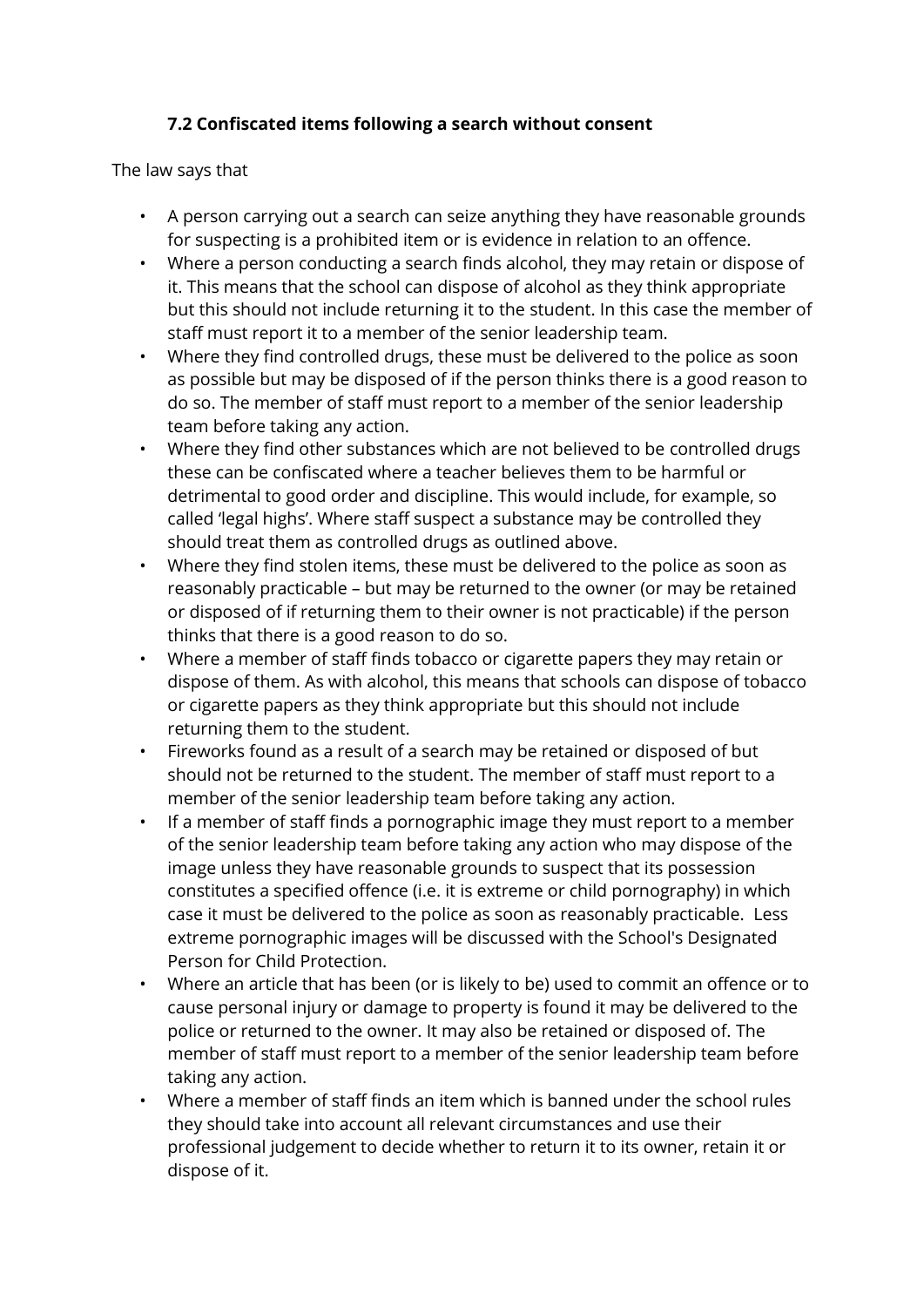• Any weapons or items which are evidence of an offence must be passed to the police as soon as possible.

It is the decision of the headteacher or designated staff to decide whether there is a good reason not to deliver stolen items or controlled drugs to the police. In determining what is a 'good reason' for not delivering controlled drugs or stolen items to the police, the member of staff should take into account all relevant circumstances and use their professional judgement to determine whether they can safely dispose of a seized article. With regard to stolen items, the school will not involve the police concerning low value items such as pencil cases. However, it may be judged appropriate to contact the police if the items are valuable (mobile phones/laptops) or illegal (alcohol/fireworks).

#### **8. Electronic devices**

Student use of mobile phones is prohibited on the school site. If a student is seen with a mobile phone it will be confiscated and parents will be contacted to collect it from school during school opening hours. Mobile phones are permitted to be brought to school but should be switched off and in the student's bag.

Where a member of staff confiscates an electronic device that is prohibited by the school rules or that they reasonably suspect has been, or is likely to be, used to commit an offence or cause personal injury or damage to property, they may examine any data or files on the device where there is a good reason to do so. If the member of staff finds pornographic images or content that may be used to cause harm or commit a crime they must report to a member of the senior leadership team before taking any action.

Member of staff may also delete data or files if they think there is a good reason to do so, unless they are going to give the device to the police. There is no legal need to have parental consent to search through a young person's mobile phone if it has been seized in a lawful 'without consent' search and is prohibited by the school rules or is reasonably suspected of being, or being likely to be, used to commit an offence or cause personal injury or damage to property.

In determining a 'good reason' to examine or erase the data or files the staff member should reasonably suspect that the data or file on the device in question has been, or could be, used to cause harm, to disrupt teaching or break the school rules.

Students may be asked to unlock their mobile phone or other device where there are reasonable grounds to suspect that it may be used to cause harm, disrupt teaching or break the school rules. If a student refuses to agree to unlock their phone an appropriate consequence may by applied in accordance with Denefield's behaviour and discipline policy in reference to refusing to follow staff instructions.

If a mobile phone has been seized and the member of staff has reasonable grounds to suspect that it contains evidence in relation to an offence, they must give the device to the police as soon as it is reasonably practicable. Material on the device that is suspected to be evidence relevant to an offence, or that is a pornographic image of a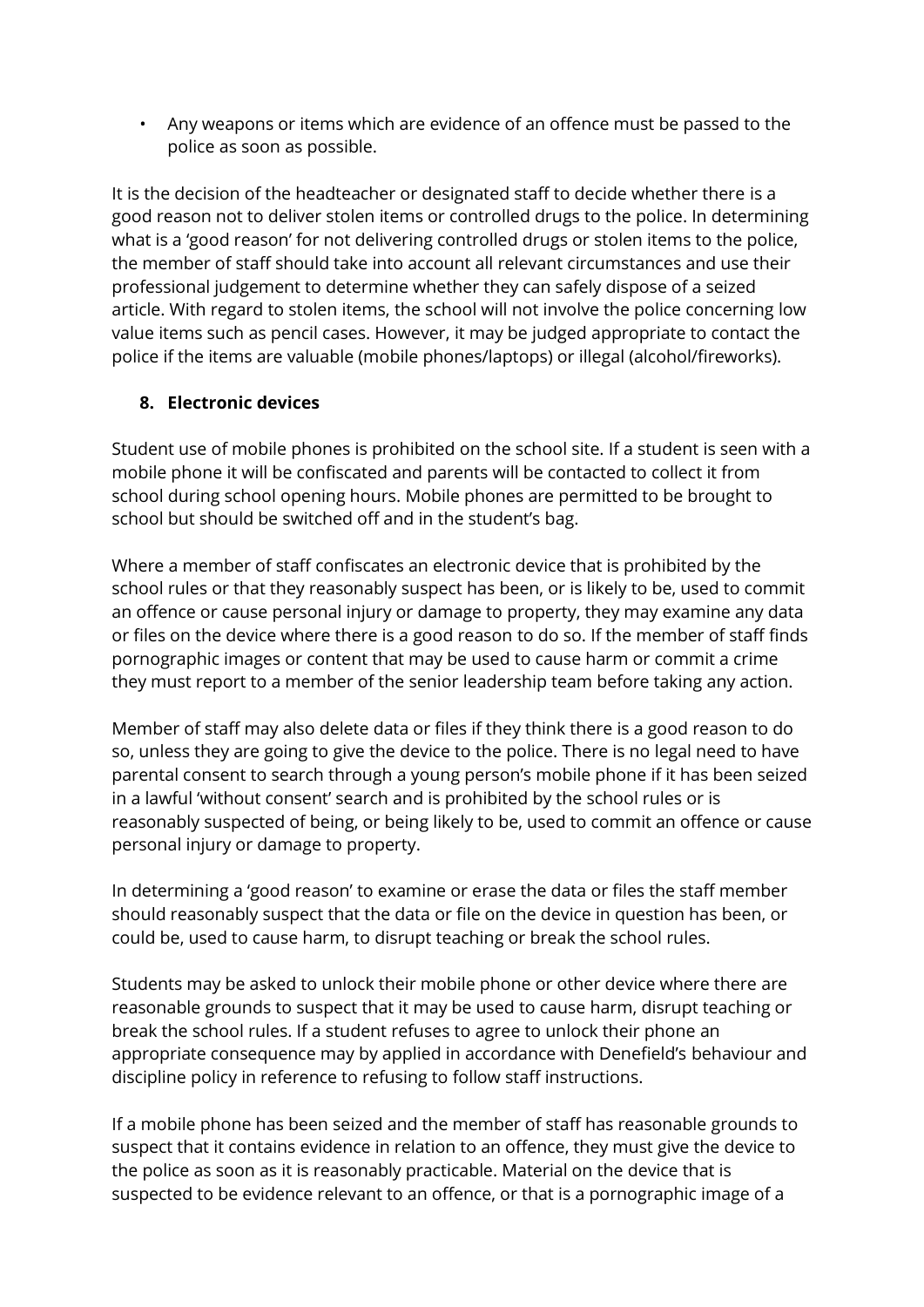child or an extreme pornographic image, should not be deleted prior to giving the device to the police.

School staff should be aware that behaviours linked to sexting put a child in danger. Where sexting has occurred or is suspected, mobile phones or equivalent devices may be confiscated and data erased. The decision to erase data will normally be made by member of the senior leadership team.

### **9. Informing parents and carers**

There is no legal requirement for schools to inform parents and carers prior to or following a search and no requirement to record such searches. However, school staff will inform parents and carers following any search where practicable and will keep a record of the search on the student's file. Where alcohol, illegal drugs or potentially harmful substances are found it is likely that advice will be sought from external agencies such as the police and Children's Services.

#### **10. Related policies**

Anti-bulling policy Behaviour & discipline policy Drugs & substances policy Use of reasonable force policy